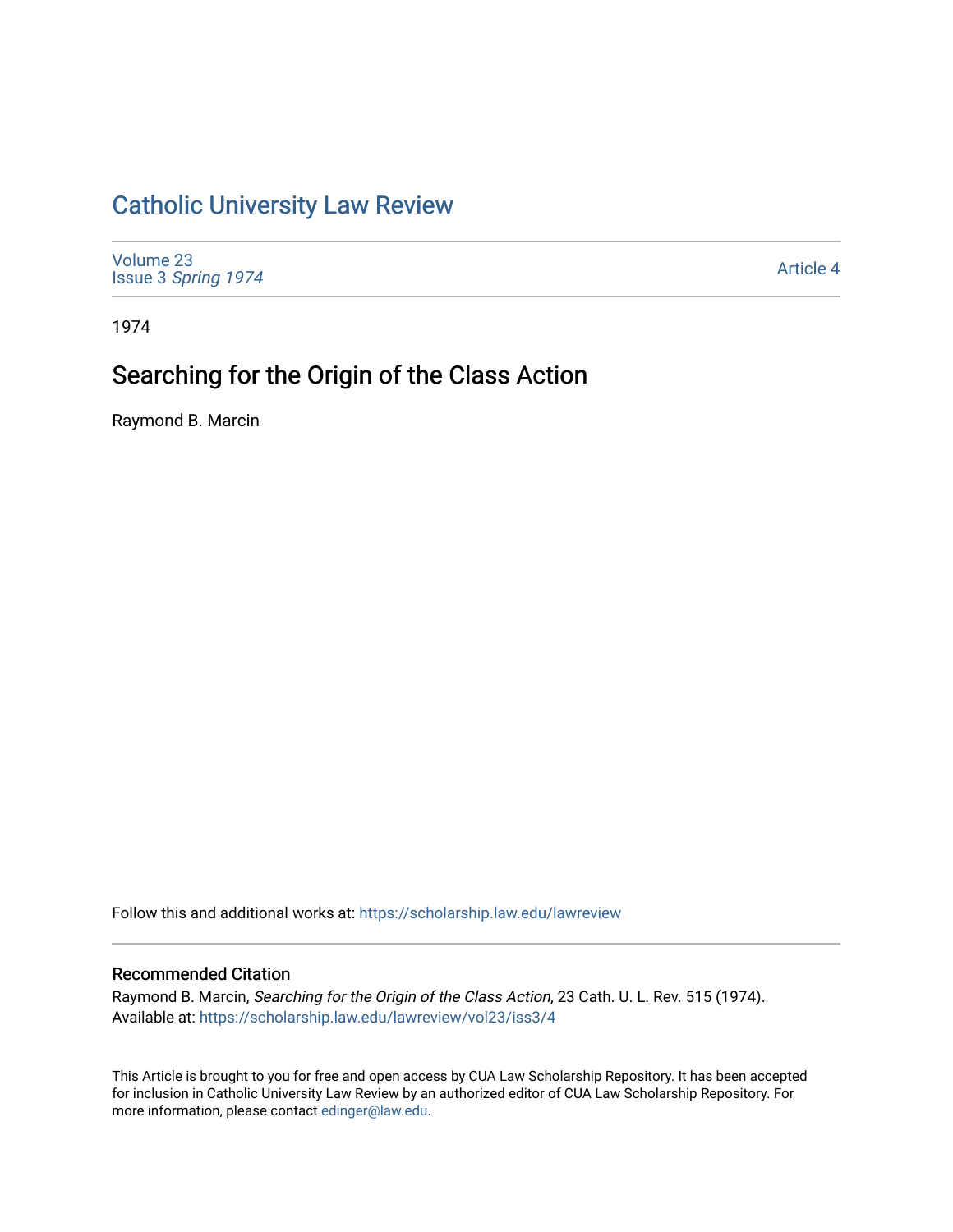# **Searching for the Origin of the Class Action**

# **Raymond B. Marcin\***

It was a curious time in the history of the English nation, a shadow-time with echoes of a dimmer and murkier age. The English Isle itself was reeling from catastrophes, both natural and political. The Great Plague and the Great Fire of London, with scarcely a year's breathing space between them, had left the city's population decimated and her homes and churches in ruin. The nation itself was hesitantly regrouping from the shuddering excesses of the Cromwellian interregnum. Witches and demons peopled the consciousness of even serious-minded folk.

In that alien moment of time, in a tiny corner of the disorganized land, a clergyman was annoyed to find his parish finances in desperate straits. Worselworth was mining country, and its Vicar, Reverend Carrier, traced the cause of his money problems to one of the shires of his vicarage in particular. The Derbyshire miners were not paying their tithes. Since the mines were rich in lead ore and production was good, the Reverend Carrier was not about to let the miners use the chaotic religious and political situation as an excuse to neglect their parish financial obligations. He boldly brought suit against the miners, owners and workers alike, and asserted title to one-tenth of the lead-ore output of the mines. The miners named four of their number to defend the suit, but to no avail. The Vicar won. The clear import of the enterprising clergyman's victory must have shocked the mine owners of the shire, for one of them, Mr. Vermuden, quickly intervened in the litigation and pressed upon the court his insistence that he was not bound by the tithing decree because he had not been made a party to the Vicar's suit. Mr. Vermuden's claim eventually reached the Lord Chancellor, and by that time, the Reverend Carrier had been replaced as Vicar of Worselworth by the Reverend Brown. And so final victory fell to Reverend Brown when the Chancellor held that Mr. Vermuden

<sup>\*</sup> A.B. **1959,** St. John's Seminary; A.B. 1961, Fairfield University; J.D., 1964 Fordham University; Assistant Professor of Law, Catholic University of America.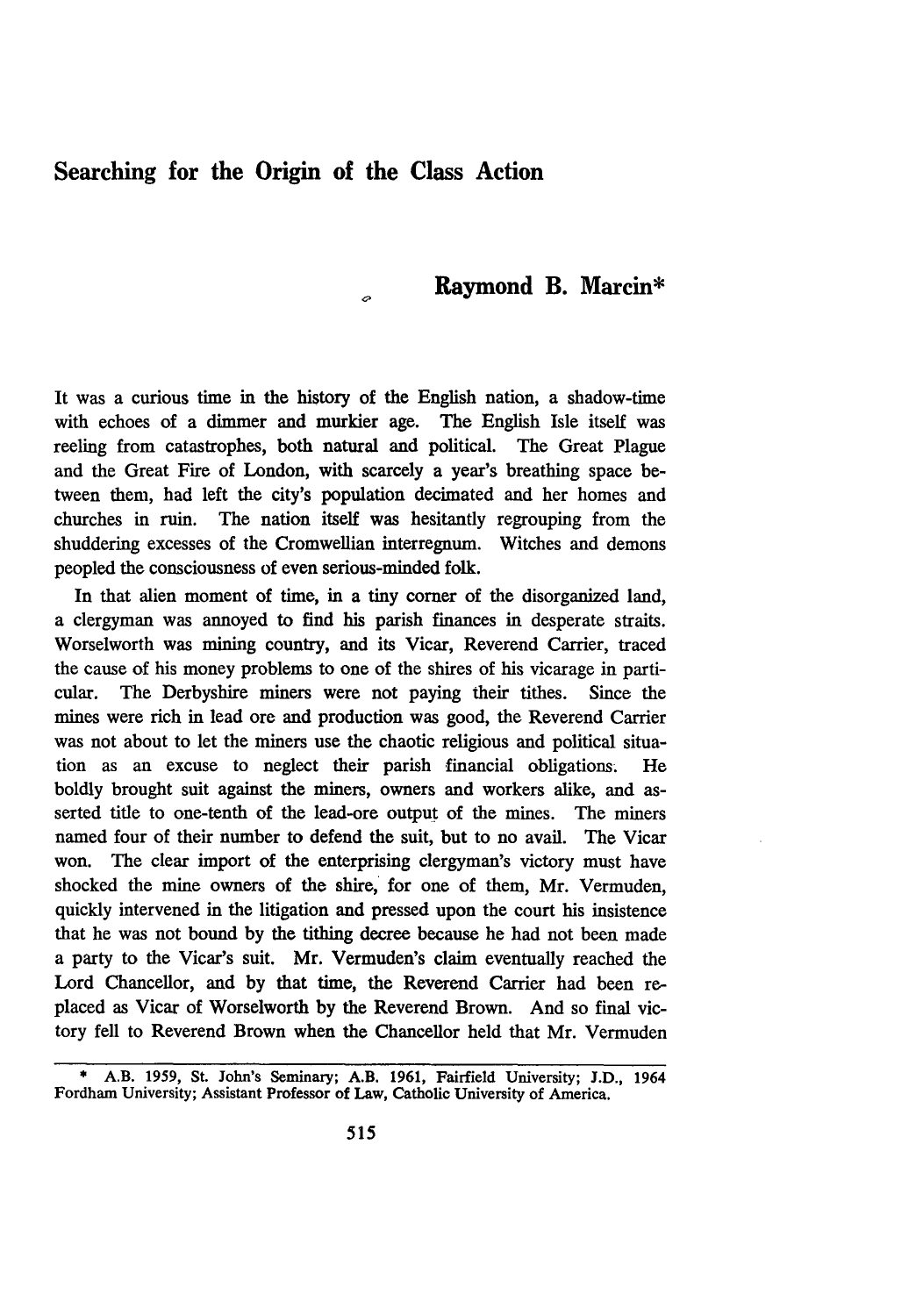and all the other mine owners and workers were bound **by** the original decree even though they were not individually named in the suit.

*Brown v. Vermuden1* would have been a completely forgotten precedent on an obscure and vanishing point of ecclesiastical law were it not for one small accident of history: scholars have generally recognized the Reverend Carrier's boldly innovative suit as the first reported example of the class action.2 **The** language of the Lord Chancellor's decision in *Brown* is cryptic, however, and somewhat puzzling. It contains none of the detailed explanations one might expect to find in an opinion christening a new form of action. Indeed the tone of the Chancellor's language seems to assume that class actions had been recognized in courts of the past:

**If** the Defendant [Vermuden] should not be bound, Suits of this Nature, as in case of Inclosures, Suits against the Inhabitants for Suit to a Mill, and the like, would be infinite, and impossible to be ended.<sup>3</sup>

Although *Brown* is, perhaps, the first fully litigated decision sustaining a class action, earlier fragments reveal that the origin of the class action goes

For the Reason why *all the Obligors, their Heirs, Executors or Administrators* are to be made *Parties* in Equity was, and is only a *Rule of Conscience,* and to save those who are severally charged, the Trouble of a new suit for Contribution against those who were not charged; but this is not of absolute Necessity, and therefore may be dispensed withall, especially in this Case where the Parties are so many, and the Delays so multiplied and continued. **23** Eng. Rep. at **57** (Italics in original).

The Cranborne case sheds interesting light on the flexibility of the equity requirement that all interested persons be made parties, but it was not a class action, since the liability of the nonjoined obligors was left for future suits for **contribution.**

**3.** 22 Eng. Rep. at **797.**

**<sup>1.</sup>** 22 Eng. Rep. 796, **802** (Ch. 1676).

<sup>2.</sup> Z. **CHAFEE, SOME PROBLEMS OF** EQuITY 164, 201 (1950); **J.** POMEROY, EQUITY JURISPRUDENCE 246, at 467-68 (5th Ed. 1941); J. STORY, COMMENTARIES ON EQUITY **PLEADINGS** *§§* 94-121, at 122 (1838); Hazard, *Indispensable Party: The Historical Origin of a Procedural Phantom,* 61 **COLUM.** L. REV. 1254, 1260 (1961); Simeone, *Class Suits Under the Codes, 7 CASE W. RES. L. REV. 5, 8 n.24 (1955); Wheaton, Representative Suits Involving Numerous Litigants,* 19 **CORNELL** L.Q. 399 (1934). *But see* **G. CALVERT, A TREATISE UPON THE LAW RESPECTING PARTIES TO SUITS IN EQUITY 19 (1837).** Calvert mentions the earlier case of Cranborne v. Crispe, **23** Eng. Rep. **57 (Ch. 1673),** but that was not a true class action. The case involved the obliga**tions** of numerous defendants to repay a bond. **A** difficulty arose in that many of the defendants were defaulting and a master appointed **by** the court was having trouble ascertaining which of the many defendants had assets. The court reasoned that, be- cause this particular case had been inordinately delayed and the parties were so many, the equity rule requiring all the bond obligors to be made parties could be dispensed with. The court thereupon ordered the matter to proceed against those obligors who had assets and were before the court. Those obligors who paid were to have a right of contribution from the others who had not yet been made parties and had assets. In effect, the court left the rights and responsibilities of the nonappearing bond obligors unlitigated. The case, then, stands for the principle that the equity rule that all persons materially interested in a suit in equity must be made parties is merely a "rule of conscience" to obviate the need of subsequent suits and, therefore, may be dispensed with under proper circumstances: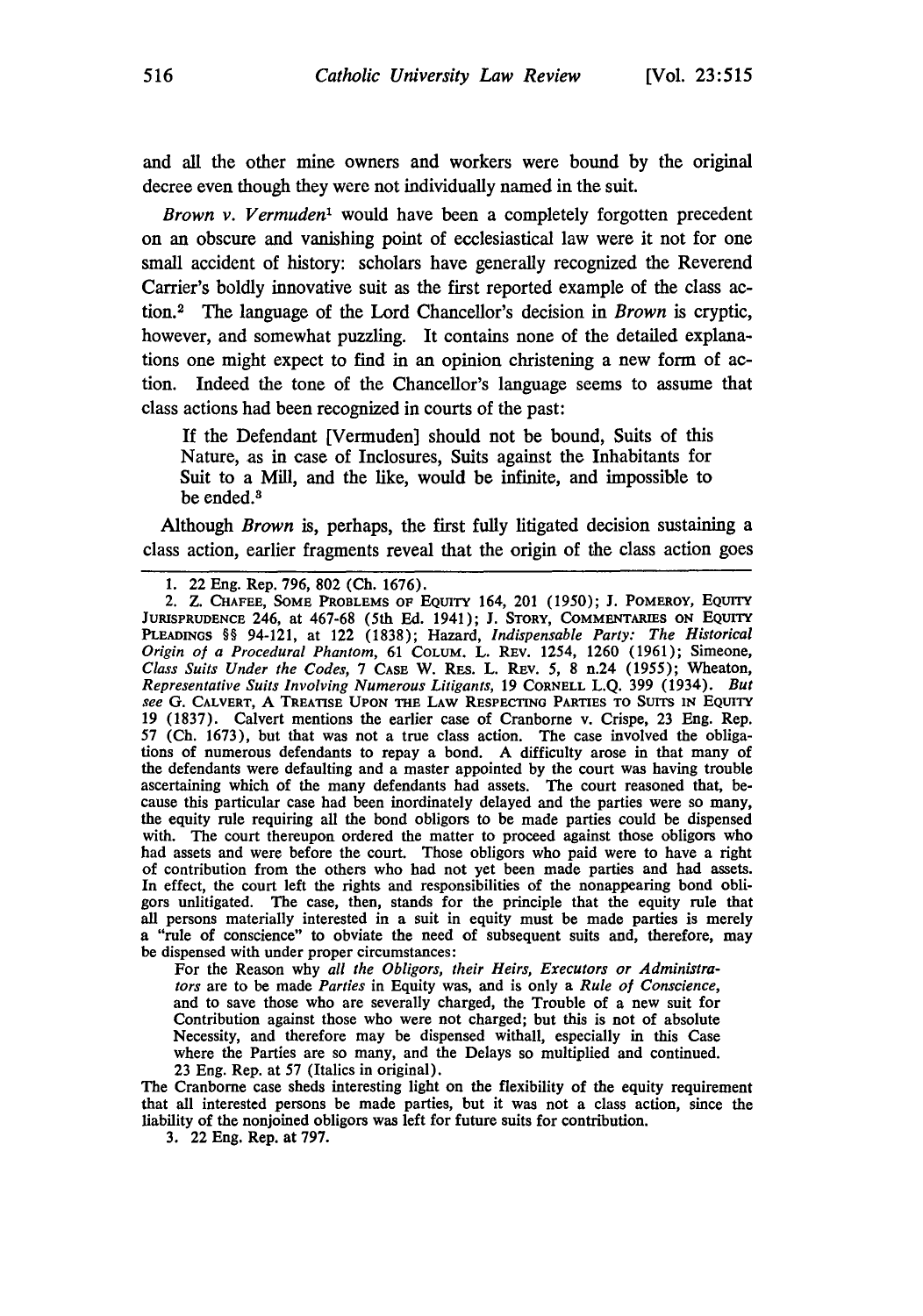beyond the seventeenth century and indeed beyond the pale of Chancery itself to the misty era of the Eyres of thirteenth and fourteenth-century England.

## *Beginning The Search*

Class actions today are largely the creatures of statute and rule. Extant statutes and rules can be divided by content into three types: (1) those which are patterned on the class action rule in the 1849 amendments to the New York Field Code, $4$  (2) those which follow the 1938 version of the federal class action rule,<sup>5</sup> and (3) those which have adopted the 1966 revision of the federal class action rule.<sup>6</sup> All trace their origins, however, to the unwritten practices of English Chancery at a time before the adoption of our own judicial system.<sup>7</sup> Chancery early developed the general rule that all persons materially interested in the subject matter of a suit in equity must be made parties to it, either as plaintiffs or as defendants, however numerous they may be. Professor Story has traced the origin of the class action to a necessary exception to that general rule in equity in three types of cases: (1) those in which the question involved is of common or general interest, (2) those in which the parties have formed a voluntary association for public or private purposes, and (3) those in which the parties are so

5. ALASKA R. CIrV. PRO. **23** (1970); **DEL. CODE** ANN. Ch. Rule **23** (1971); GA. CODE ANN. § **81A-123** (1967); HAWAII R. Crv. P. **23** (1968); **IDAHO** R. **CIrv.** PRO. **23** (1969); IOWA **CODE** ANN. R. Civ. **PRO.** 42 (1951); **LA. CODE** Civ. PRO. ANN. art. 591, **592** (West 1960); ME. R. Civ. PRO. **23** (1973); MICH. **STAT.** ANN. GEN. **C.** RULE **208** (1964); Mo. ANN. **STAT.** § 507.070 (1964); N.J. R. Civ. PRo. 4:36 (1968); N.C. GEN. **STAT.** § **1A-1** Rule **23** (1969); PA. R. Civ. PRO. **23** (1966); R.I. R. **CIV.** PRO. **23** (1966); WEST'S TEX. R. Civ. PRO. 42 **(1970); UTAH CODE ANN.** R. Civ. PRO. 23 (1953); and W. **VA.** R. CIv. PRO. **23** (1964).

**6.** ARiz. REV. **STAT. ANN.** R. **Civ.** PRO. **23** (Supp. **1969);** KAN. **STAT. ANN.** § **60- 223 (1969); Ky.** REV. **STAT. ANN.** R. CIv. PRO. **23.01, 23.02 (1968);** MINN. **STAT.** ANN. **R. Civ.** PRO. **23 (1968); MONT.** REV. CODES **ANN.** R. Civ. PRO. **23 (1971); S.D.** COMPILED LAWS ANN. § **15-6-23 (1969); TENN. CODE** ANN. R. Civ. PRO. **23 (1971);** WASH. **CT.** RULE **23 (1967);** and Wyo. **STAT. ANN.** R. Civ. PRO. **23 (1971).**

**7.** Supreme Tribe of Ben Hur v. Cauble, **255 U.S. 356, 366 (1921);** Smith v. Swormstedt, **57 U.S. (16** How.) **288, 302 (1853).** The class in the Smith case comprised "the traveling and worn out preachers in connection with the society of the Methodist Episcopal Church South in the United States." *Id.* at **298.** The controversy arose out of the distribution of church property between separate churches after the Methodist Episcopal Church split in two over the issue of slave ownership **by** ministers. The Supreme Court, in tracing the propriety of the class action device to Chancery practice cited, *inter alia,* **J.** STORY, **COMMENTARIES** ON **EQUITY PLEADINGS (1838).** *See* **notes 8** and **9** *infra.*

<sup>4.</sup> **ALA.** CODE APP. tit. **7,** § 128, App. (Equity Rule 31 1958); ARK. **STAT.** ANN. § **27-809** (1947); **CAL. CIV. PRO. CODE** § **382** (Supp. 1972); CONN. GEN. **STAT. ANN.** § **52- 105** (1958); **FLA.** R. **Civ.** PRo. § 1.220 (1967); **IND.** ANN. **STAT.** § 2-220 (1967); MD. R. Civ. PRO. § 209 (West 1970); **NEB. REV. STAT.** § 25-319 (1943); N.M. **STAT.** ANN. § **21-1-1(23),** § **21-6-1** (1970); N.Y. **Civ. PRAc. LAW** § 1005 (McKinney 1963); OHIo REv. **CODE** ANN. § **2307.21** (Page 1954); OKLA. **STAT.** ANN. tit. 12, § **233** (1960); ORE. Rrv. **STAT.** § **13.170** (1968); S.C. **CODE** ANN. § **10-205** (1962); and Wis. **STAT.** ANN. § 260.12 (1957).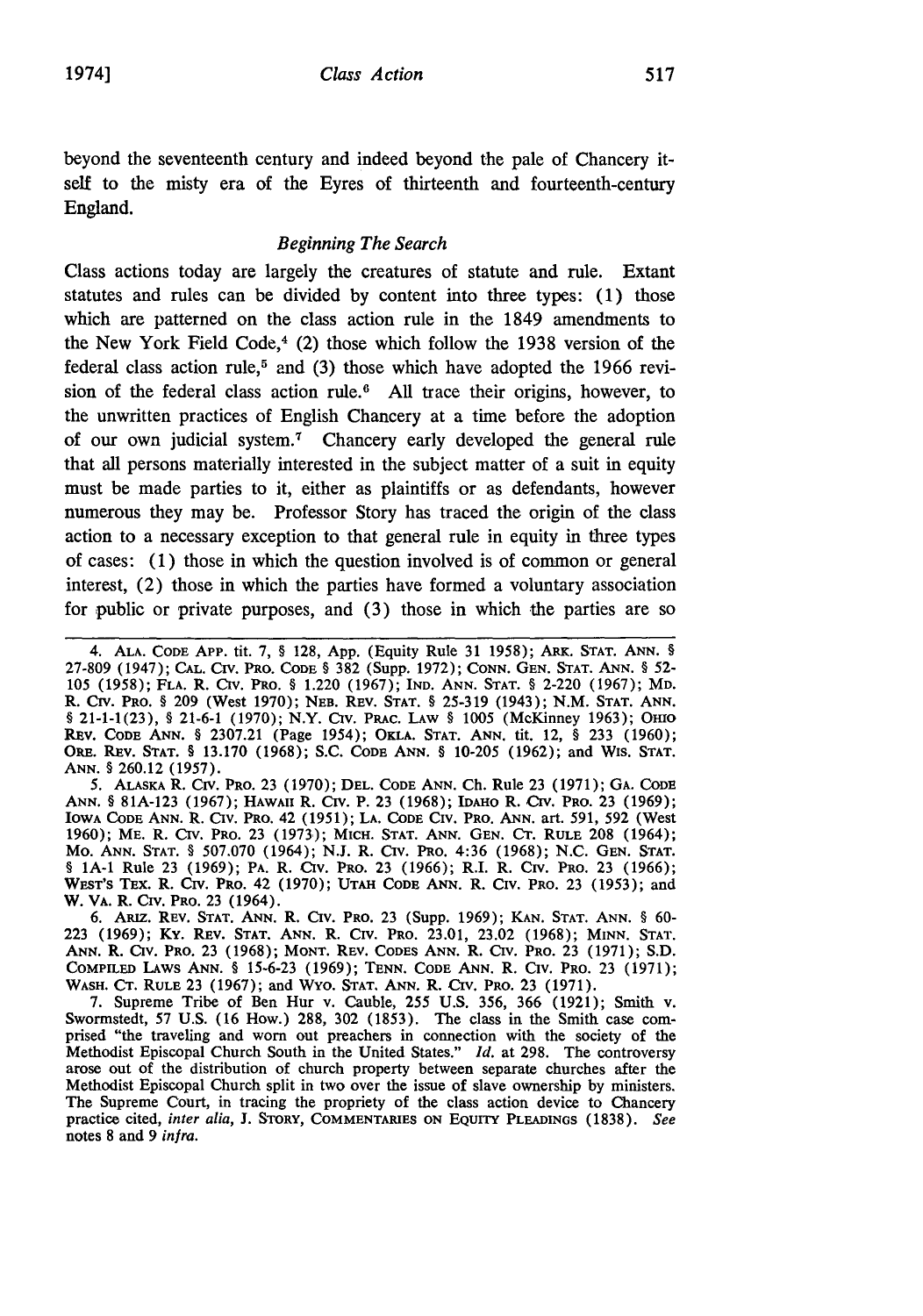numerous as to make it impracticable to bring them all before the court.<sup>8</sup> Story's list of the three exceptions to the joinder rule of English equity was compiled from an empirical study of the seventeenth and eighteenthcentury Chancery decisions,<sup>9</sup> and whereas the first two of Story's excep-tions have doubtless had their influence on the modern structure of the class action, it is the third, or numerous parties exception, that holds our interest: the radical ideas that one party may sue or be sued on behalf of numerous unnamed but similarly situated parties even though the interests of the unnamed parties, though similar, may be separate and distinct,<sup>10</sup> and that the decree in favor of or against the representative party was binding on the entire class of unnamed parties.<sup>11</sup>

*Brown v. Vermuden* involved the tithing obligations of mine owners and workers. The defendants, both named and unnamed, were, of course, similarly situated: they all either owned or worked in mines and were members of Vicar Brown's church. The interest of each in his or her tithing obligation must be viewed as separate, in that some may have discharged their obligations entirely, others partially, others not at all. For Chancery to rule that a decree against the four miners who appeared and defended the suit was binding against all the other unnamed and nonappearing miners was a radical departure indeed.<sup>12</sup> The Chancellor's penchant for having everyone who might conceivably have an interest in the litigation made a party might explain his willingness to allow impracticably numerous parties to litigate or defend by representative, but it does not fully explain his patent acceptance of the idea that the rights and fortunes of unnamed and absent persons may be foreclosed by representative decree.

Professor Chafee satisfied the quandary somewhat by approaching the origin of the class action through that other Chancery device-the Bill of Peace.<sup>18</sup> One type of bill of peace involved the situation in which several or numerous persons *(e.g.* the citizens of a town, the parishioners of a parish, or the shareholders in a joint venture) might have identical causes of action

**<sup>8.</sup> J.** STORY, **COMMENTARIES ON** EQUITY PLEADINGS, § **72,** at 74 **(1838).**

*<sup>9.</sup> Id. § 97,* at **97-98.**

**<sup>10.</sup>** On the origin of the class action in the numerous parties exception to the necessary parties rules of Chancery, *see* Simeone, *Class Suits Under the Codes, 7* CASE W. REs. L. REv. *5 (1955).*

<sup>11.</sup> JAMES, CIVIL PROCEDURE, § 10.18, at 494 (1965).

<sup>12.</sup> Chancey v. May, 24 Eng. Rep. 265 **(Ch.** 1722) is another clear example of Justice Story's third class action category, i.e., numerous parties with similar though separate interests. Chancey, the treasurer of the Temple Mills Brass Works, and its president, in behalf of themselves and "all other proprietors and partners" sued the former officers of the factory for an accounting of the proceeds of a sea venture. Many of the proprietors were seamen and that fact may have moved the court to uphold Chancey's status as a class representative.

<sup>13.</sup> Z. **CHAFEE, SOME PROBLEMS OF** EqUTY, 200 (1950).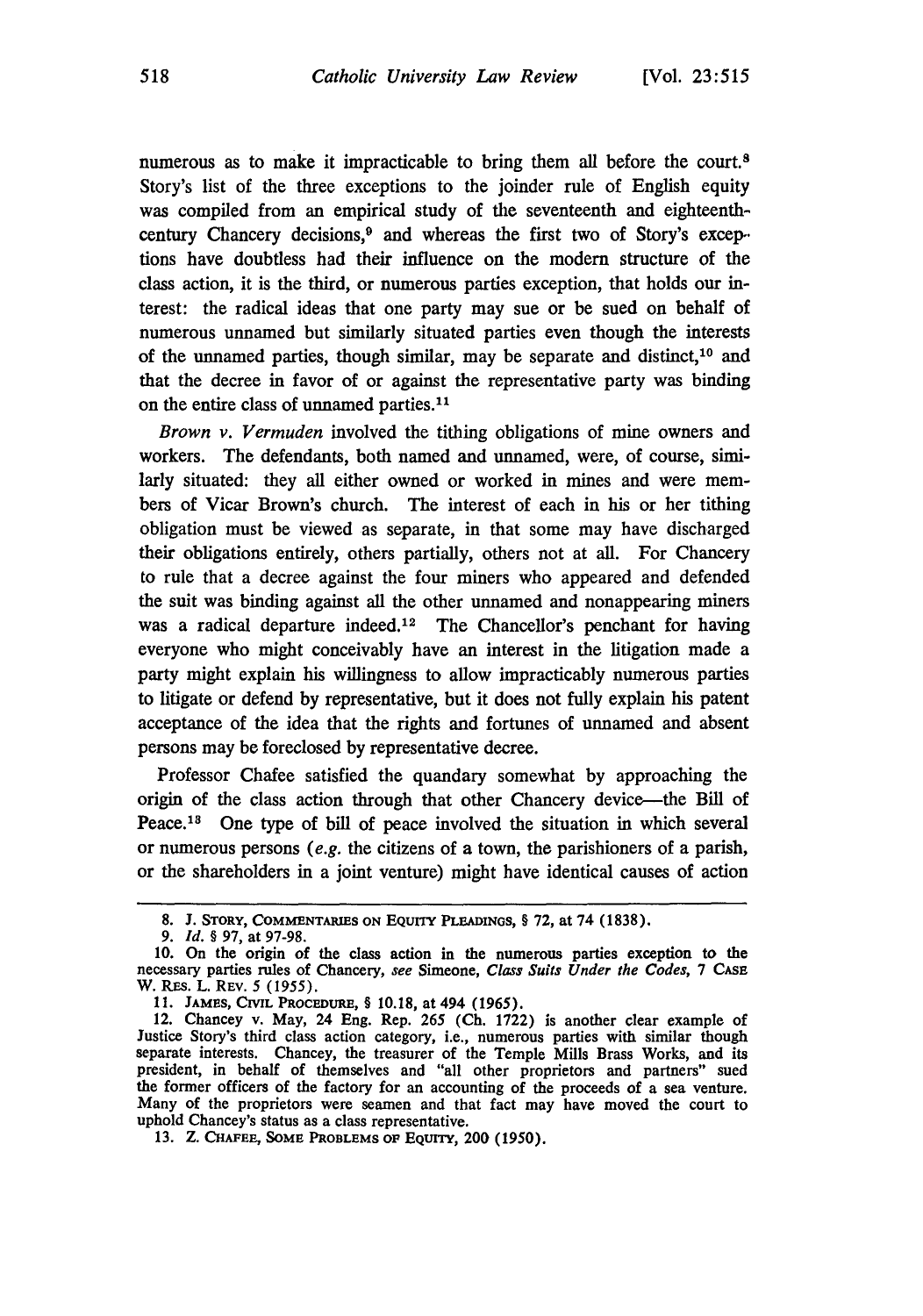against someone or might owe identical obligations to someone. The several or numerous persons might not have been joint obligors and therefore could not have sued or been sued together at common law. Or, if they were joint obligors, they might have been too numerous for a manageable suit at common law. But the bill of peace in equity provided a solution and satisfied another of the Chancellor's penchants: to avoid a multiplicity of suits. Professor Chafee's approach, stressing the Chancellor's firm desire to avoid repetitious suits explains equity's willingness to allow the rights of absent class members to be foreclosed, as in *Brown v. Vermuden,'14* and consequently provides a fuller compositional setting for the birth of the class action. But what of the Chancellor's apparent references, in *Brown v. Vermuden,* to unnamed prior groupings of cases?<sup>15</sup> Is it that such suits were common in the lower courts of the day, but none till *Brown* had been reported, or did the class action practice have deeper, more remote origins?

#### *Earlier Fragments*

Fragmentary evidence reveals that class litigation appears to have existed long before *Brown v. Vermuden.*

A fourteenth century petition filed with the Chancellor provides a fairly common prototype class-action example and suggests an additional explanation of its genesis.<sup>16</sup> In it, one Robert de Wesnam is accused of menacing, threatening, and assaulting the parson of the church of Hilgay and preventing him from carrying out his priestly ministrations. For the parson's complaint to have been cognizable by the Chancellor, he had of course to allege that for one reason or another he lacked an adequate remedy at law. The clergyman alleged the numerousness of Wesnam's associates as the reason why he could not obtain relief at common law:

[T]he said Robert de Wesnam hath so many evil-doers associated and confederated with him, and is of such horrible maintenance, so that the said suppliant [Hilgay] can never come to this recovery against him and the others at common law without your [the Chancellor's] most gracious aid.<sup>17</sup>

*Hilgay v. Wesnam* suggests suing excessively numerous defendants as one device for establishing the lack of an adequate remedy at law. In the year prior to *Hilgay* an ousted landholder sought the Chancellor's aid in regaining his estates from three named and thirty unnamed usurpers.<sup>18</sup> We

**<sup>14. 22</sup> Eng. Rep. 796 (Ch. 1676).**

*<sup>15.</sup> Id.* **at 797.**

**<sup>16.</sup> Hilgay v. Wasnam, 10 SELo. SOCIETY 44 (No. 41, Ch. 1399) (1896).**

**<sup>17.</sup>** *Id.* **at 45.**

**<sup>18.</sup> de Bridsall v. de Bulmer, 10 SELD. SoCIETY 40 (No. 36, Ch. 1398) (1896).**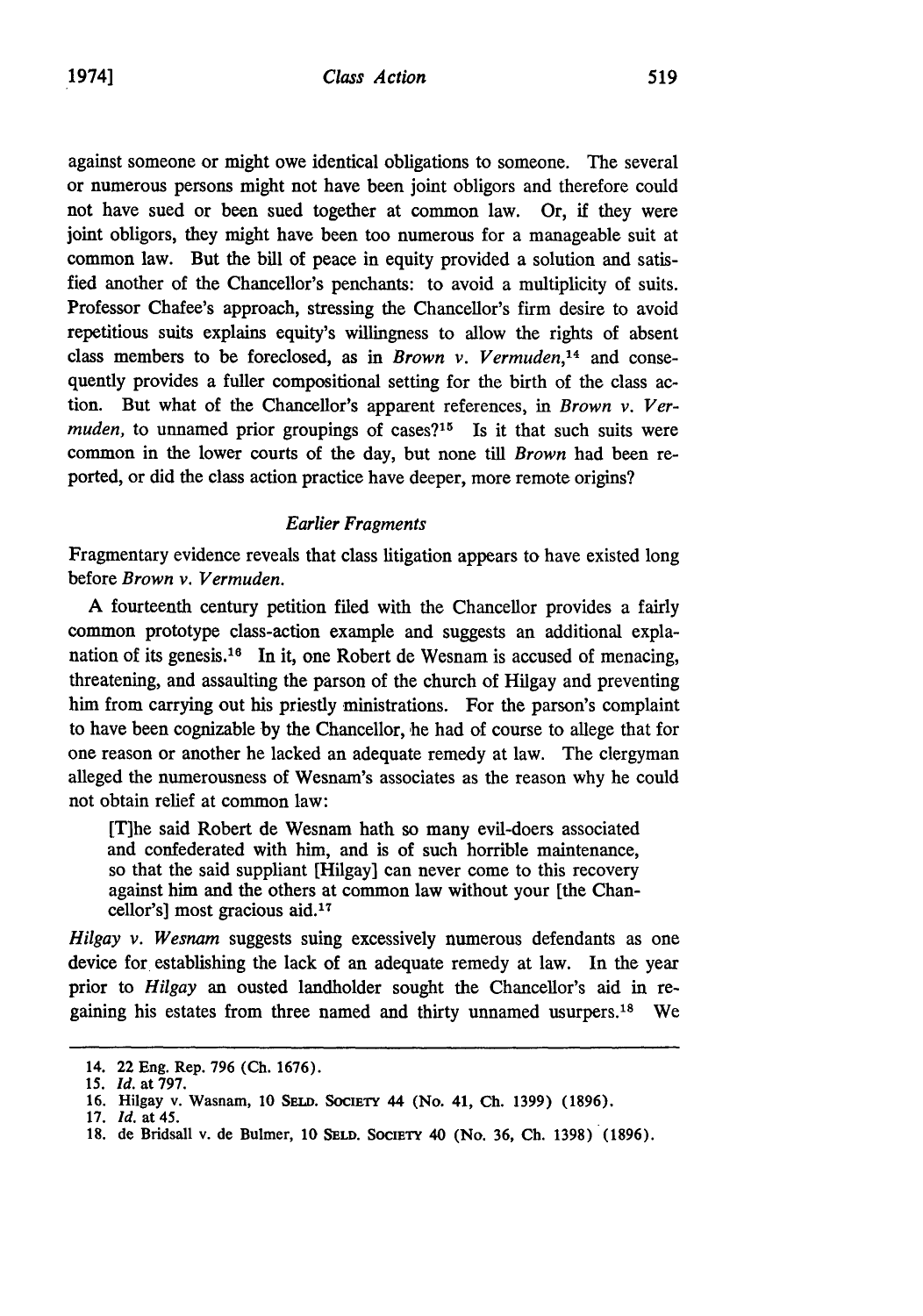saw earlier two plausible explanations for the rise of the class action: equity's desire to avoid a multiplicity of suits and the need for a manageable device to handle equity's insistence that all interested persons, no matter how numerous, be made parties. *Hilgay* and its fragamentary fellows give a third explanation: the tendency of litigants who preferred equity to allege the large number of their opponents and thus establish the lack of an adequate remedy at law.

Class actions on the plaintiff's side were similarly known prior to the seventeenth century. Fifteenth-century Chancery fragments relate the case of a former mayor of the city of Carlile who refused to give up certain bonds that he had executed in behalf of the citizens of Carlile and which had become due. The new mayor, representing all the citizens of the city, sued in Chancery for the return of the bonds. <sup>19</sup>

It is clear, then, that certain basic versions of the class action were in use in Chancery long prior to *Brown v. Vermuden.* But did the class action ever receive conscious judicial recognition prior to *Brown v. Vermuden,* and did it exist in pre-Chancery equity? The term "pre-Chancery equity" almost suggests anachronism and anomaly. But equity and the class action did indeed predate Chancery.

### *The Eyres*

Prior to the Norman Conquest, the King himself often traveled about the countryside administering justice.<sup>20</sup> After William came to power, the practice continued and, perhaps because of the need to consolidate the new order, increased in scope. Royal commissioners began touring the land in the King's stead, at first on purely fiscal and administrative business, and later, by the time of Stephen's reign, on judicial missions.<sup>21</sup> The authority of many of these early itinerant justices was limited, *e.g.,* the assizes. But some were commissioned by the King to hear all pleas; their authoritythe General Eyre.<sup>22</sup>

The General Eyre, with its almost unlimited civil jurisdiction grew to maturity in the twelfth century, flourished in the thirteenth century, and died abruptly in the fourteenth century.23 It is now known that, during the heyday of the General Eyre, its justices administered a large equitable jurisdiction-this in the era when Chancery was just beginning to change from

**<sup>19.</sup>** Maire v. Stockton, **10** SELD. **SOCIE'rY 150** (No. 144, **Ch.** 1465) **(1896).**

**<sup>20.</sup> HOLDSWORTH, A** HISToRY **OF ENGLISH LAW** 49 **(1931).**

**<sup>21.</sup>** *Id.*

<sup>22.</sup> *Id.* at **264-65.**

<sup>23.</sup> *Id.* at **271-72,** 449.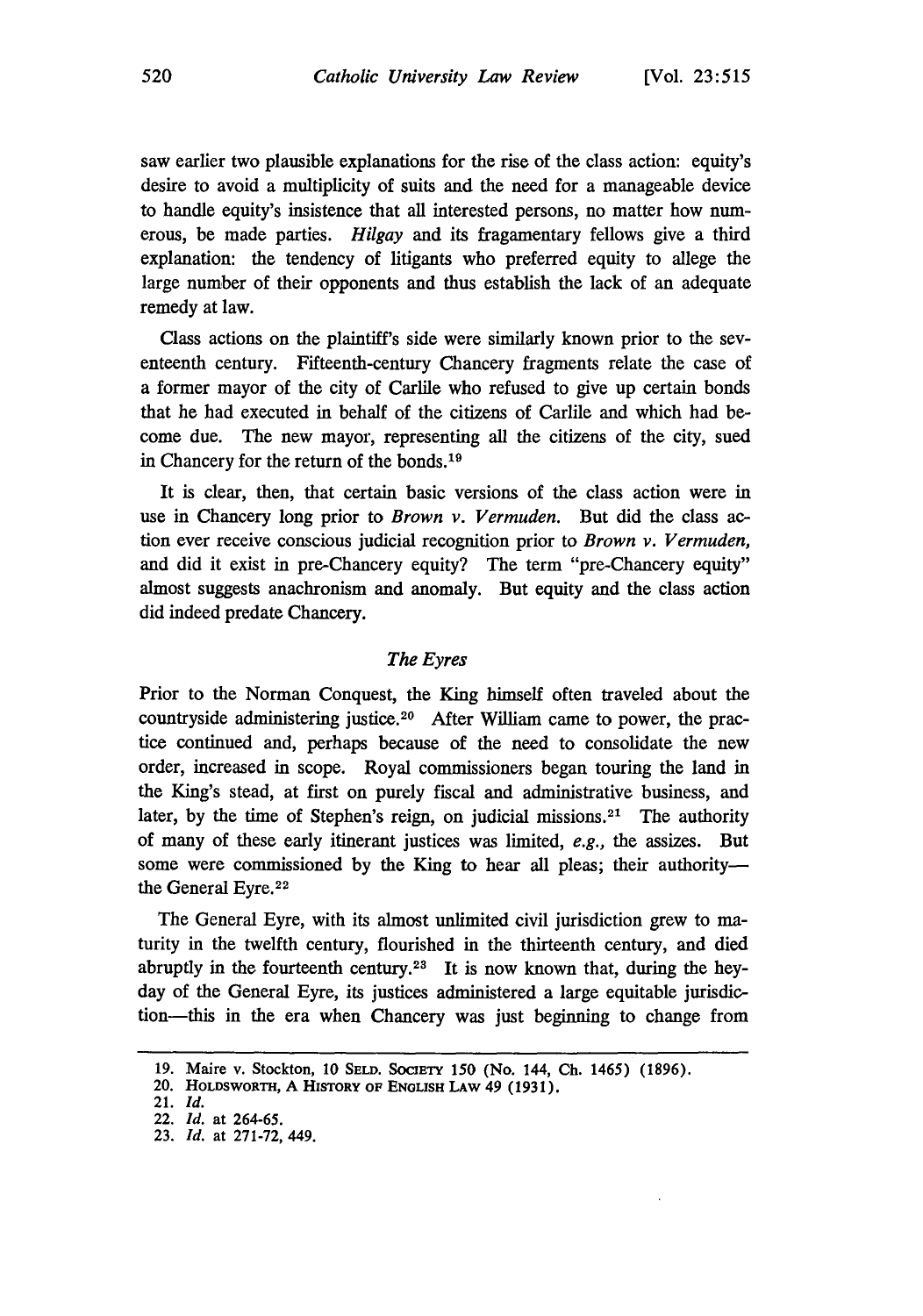a secretariat to a court of equity.24 The justices in Eyre acted under a direct royal commission to administer justice, and to that extent and in that role, they represented the person of the King. It was the downfall of the General Eyre, and the consequent loss of its equitable forum that was partly responsible for the rise of Chancery as a full-fledged court of equity.<sup>25</sup>

If equity itself appeared as a developed system of justice in the pre-Chancery Eyres, we would expect to find evidence of the class action there as well.

### *The Channel Islanders' Case*

**If** *Brown v. Vermuden* deserves recognition as the first judicial *upholding* of a class action upon challenge, then the *Channel Islands case2 <sup>6</sup>*decided by a General Eyre and ultimately by the King's Council in the early fourteenth century deserves recognition as an early and perhaps the first judicial *creation* of a class action. Some twenty or twenty-five miles off the northwestern coast of France at the mouth of the Gulf of St. Malo lie the islands of Jersey, Guernsey, Alderney, and Sark—the Channel Islands. British to this day, they were granted by Edward I to Sir Otes Grandison for the term of his life sometime late in the thirteenth century. It was in large measure the excesses of Sir Otes's administration of the islands which led to the *Channel Islands* case. Norman by heritage and (until the thirteenth century) by rule, the Channel Islanders viewed Sir Otes's minions as extortioners and oppressors. Citizens' complaints of fiscal and judicial improprieties were sent to the King. Chief among the islanders' grievances was a confiscatory decree of Sir Otes insisting that all debts and rents due him or the Crown be paid in sound French currency instead of the debased local coinage of the islands. The order had the effect of tripling all debts and rents in one fell swoop. Deluged by the wave of consumer reaction and petition, King Edward II appointed and commissioned two justices in Eyre to hear and determine the complaints of the islanders.<sup>27</sup> Edward's two appointees, Sir John of Fressingfield and Sir William Russell, had both served on prior General Eyres of the islands, however, and had on those occasions sustained Sir Otes's actions. The new Eyre amounted to nothing more than an appeal from the actions of certain justices to those same justices. Fressingfield and Russell certainly viewed it so, and in their order in effect denying jurisdiction it was they, the Justices in General Eyre of the Channel Islands, who created the first consumers' class action in 1309.

<sup>24.</sup> *Id.* at 403, 448. *See also* YEAR BOOKS OF EDwARD **II, 27 SELD.** SOCIETY xxi *et seq.* (1912).

<sup>25.</sup> HOLDSWORTH, *supra* note 20, at 449.

**<sup>26.</sup>** Discart v. Otes, 30 **SELD.** SOCIETY 137 (No. **158, P.C. 1309)** (1914).

**<sup>27. 30</sup>** Seld. Society xxxv (1914).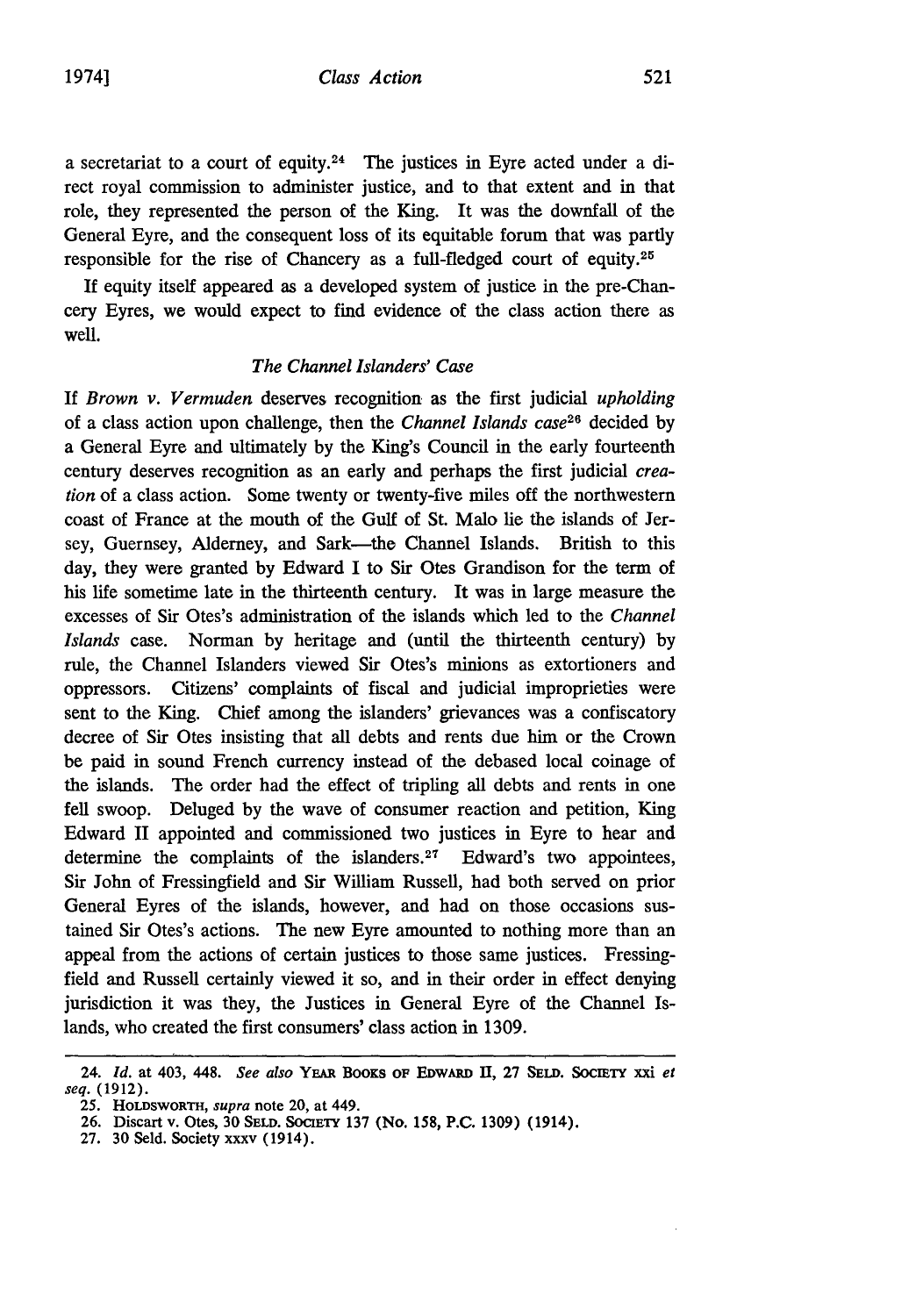The Commissioners have adjudged that these complainants must thrash this matter out with the King's Council; and, after some discussion, the complainants were told that they must appear *coram Rege Ubicunque etc.* a month after Michaelmas; and that a single complainant should argue the case for all, and that the determination of the King's Council in that one case would govern the judgment in all similar complaints.<sup>28</sup>

It certainly appears that every class-action element that was present in the seventeenth-century case of *Brown v. Vermuden* was fully present in the fourteenth-century *Channel Islands* case: a class of similarly situated individuals, one or more representatives of the class, and a judgment binding on all members of the class, even the unnamed and nonappearing.

Should Sir John of Fressingfield and Sir William Russell, then, be credited with the honor hitherto often given to the Vicar of Worselworth, *i.e.,* the authorship of the first class action? No, indeed, for Sir John and Sir William in all likelihood took the idea for the dispensing of justice on numerous similar complaints in one representative class action from the stalwart and imperturbable islanders themselves. Perhaps the best candidates for the title "authors of the original class action" are John the mason, Piers Howel, Robert the tawer, Samson Lemoeine, Andrew Lesant, and Thomas Amend. It was they who, as some of the many tenants of a parcel of property known as Andrew's wharf in the parish of St. Peter Port, filed a challenge to the effectuation of Sir Otes's order trebling their rents on their own behalf *and on behalf of all the other tenants.29* Because Sir John had been a member of the earlier General Eyre sustaining the order, he and Sir William referred this challenge to the King's Council along with all the other islanders' complaints. One likes to think that in assessing the obvious conflict of interest, Sir John and Sir William paused on this one complaint of many to note the innovative time-saving device used by the tenants of Andrew's wharf, and that the justices incorporated it into their eventual order.

The islanders did appear at Westminister on the assigned day and one of them, Phillip of Carteret, presented their case. Alas, they were all ordered to pay their debts and rents in the sounder currency. Thus was the first consumer class action  $lost.^{80}$ 

<sup>28.</sup> *id.* at xxxvii.

<sup>29.</sup> John the Mason v. Certain Bailiffs and Ministers, 30 **SELD.** SOcIETY 139 (No. 161, P.C. 1309) (1914).

<sup>30. 30</sup> **SELD. SOCIETY** xxxix (1914). A Note from the Roll following the report of one of the individual Channel Islands bills relates the suggestion that the claimant, Jordan Discart, and claimants in similar cases appear before the Council "either in person or by some one representing them all" and ends with the following cryptic statement: "Afterwards no one presented himself on that day at Westminster touching the matter of this complaint." Discart v. Otes, 30 **SELD.** SOCIETY 137, 138 (No. 158, P.C. 1309) (1914). The records of Edward's royal commissioners, however read as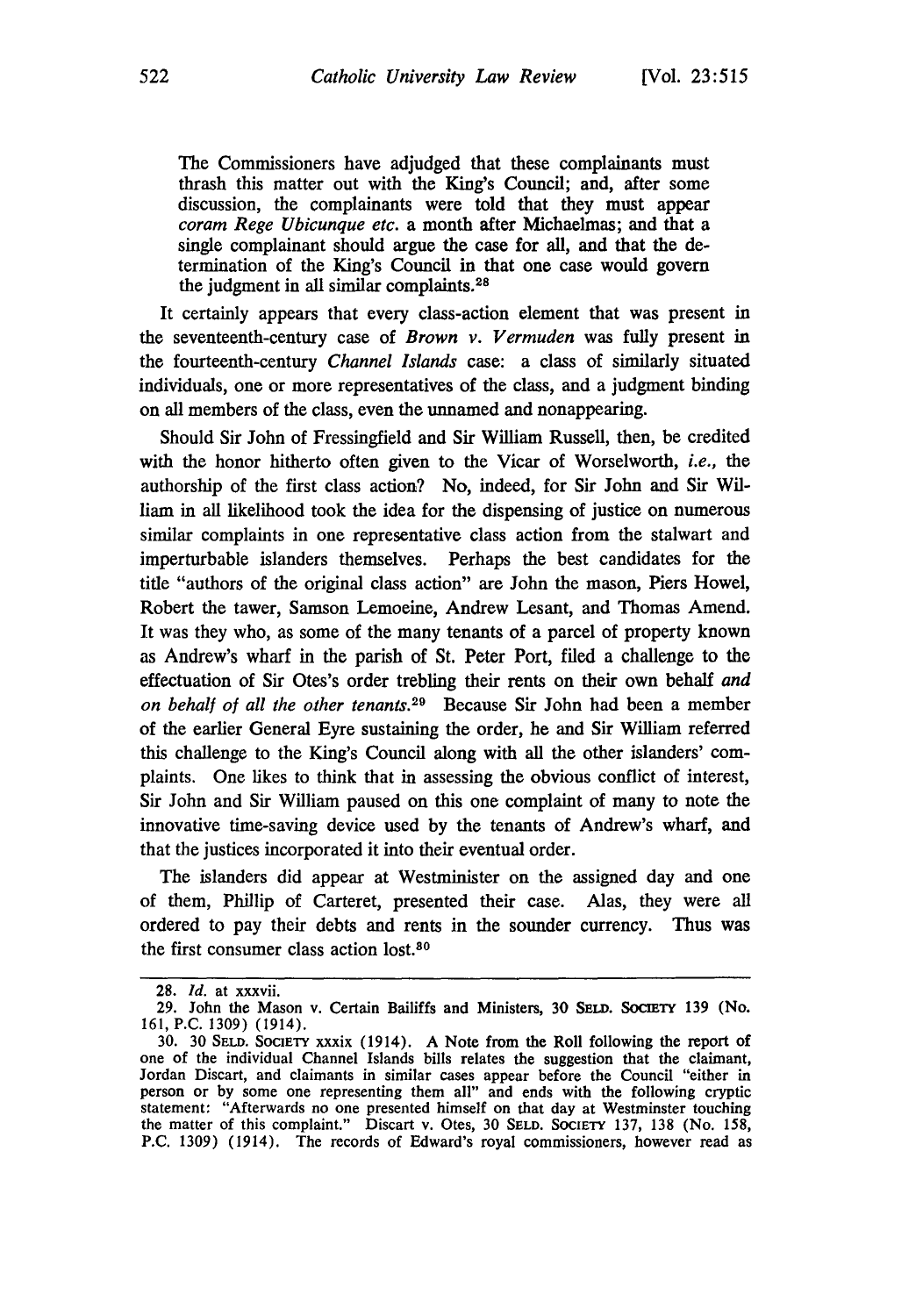The loss of a class-action suit is a common occurrence today, so common that we lawyers seldom pause to ponder the multiplied sense of disappointment that such a setback causes. One can surmise that an enormous blanket of despair might have covered the Channel Islands following this decision of the King's Council. Their oppressor had virtually imposed debt serfdom on them by a neat clerical trick, and the King's justice had upheld the deed. Did the Channel Islanders, in losing the suit, also lose that sense of unity and outraged righteousness that had given birth to the class action? One would like to think not. And so it is that our inquiry into the origin of the class action does not end here. There is a sequel.

#### *The Second Channel Islanders' Case*

Perhaps it was the suspicion that Sir Otes Grandison had gotten a "hometown" decision that sustained the islanders, and preserved their sense of justice. But other "home-town" decisions must have followed in the ensuing decades and generations, for in 1565, fully a century before *Brown v. Vermuden,* we find the islanders again knocking at the Queen's door. This time the islanders sought, not merely the redress of individual or even group acts of oppression, but a revision of the entire English system of justice with respect to their islands. $31$  Sir Otes's victory over their forebears may have had its effect on their purses, but certainly not on their character.

In the years preceding 1565, Channel Islanders were often called to answer legal process in England. Often, too, after judgments were rendered in the local courts of the islands, appeals were taken to one or another of the Queen's courts. And all this was to the consternation of the islanders, particularly so because they had understood their ancient grants of rights from the English Crown to have guaranteed a large measure of locally administered justice.<sup>32</sup> So it was that one Devyke in 1565 petitioned the Queen's Privy Council

The decision of the King's Council is related as follows:

[Ihe Court of our lord the King is of opinion that . . . arrears of this kind must now be paid in the money that is now current. And touching the rents owed for mills and other things that were let during the currency of the said feeble money at a higher rent, by reason of such debasement of the currency, arrears of such rents must be paid according to the true value of the tenements or premises as shown by the rents at which they are now let. 30 S ciety at xxxix.

**31.** Devyke v. Petevyn, Acta Cancellariae or Selections from the Records of the Court of Chancery, No. LX, at 369 (1847); *Reg. Lib. A.,* 1566, 1567, fo. **80,**

32. *Id.* at 370,

follows:

Afterwards upon that day Philip of Carteret and certain other of the islanders appeared at Westminster in the name of all those who complained in re- spect of the money etc. 30 **SELD. SOCIETY** xxxviii.